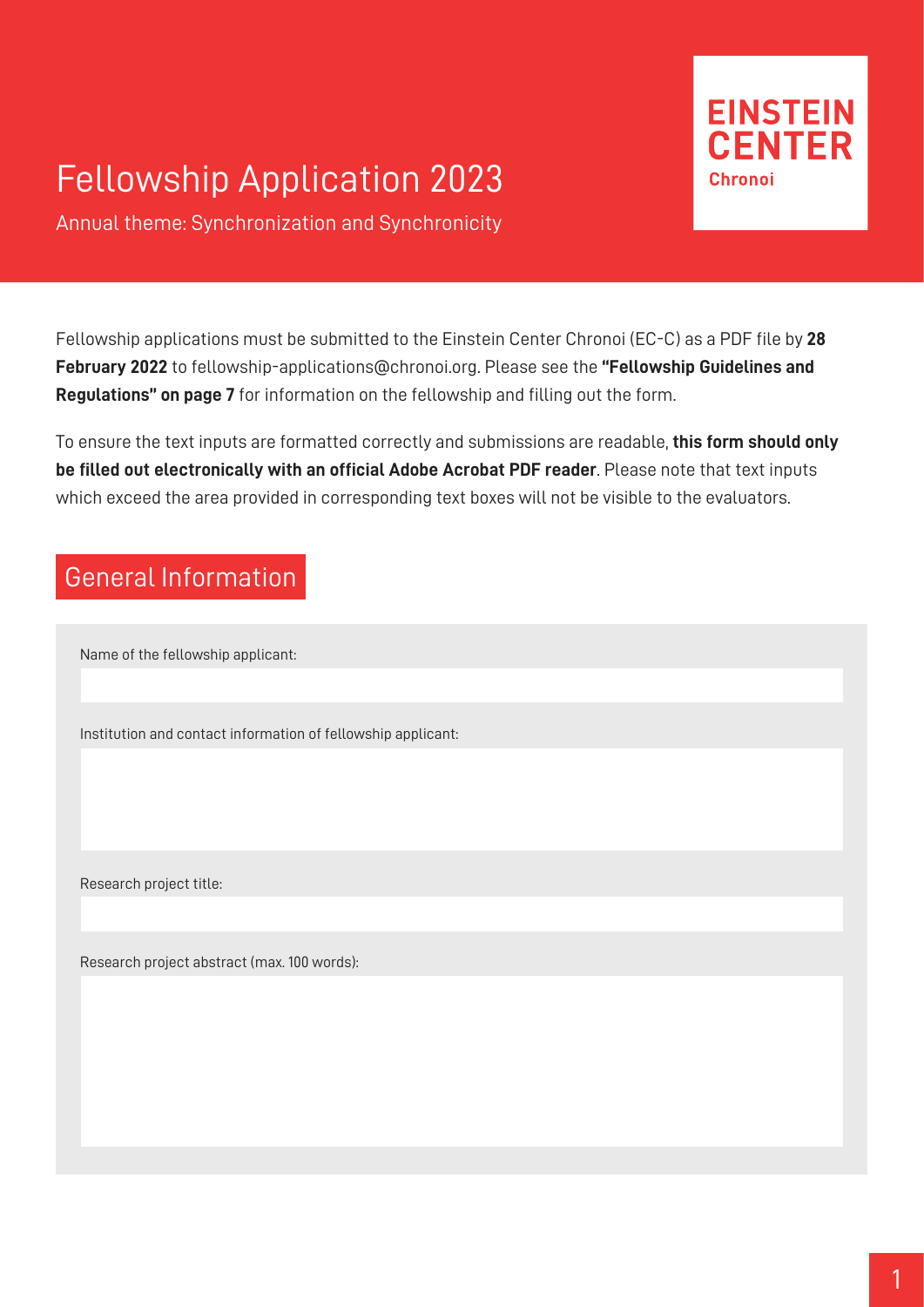### Professional Information

Abbreviated reverse-chronological CV, listing the academic history and professional experience of the fellowship applicant:

List of research interests:

Abbreviated list of fellowship applicant's most significant publications and/or publications related to the EC-C's research agenda "Time and Time Awareness in the Ancient World" (max. 5):

Fellowship applicant's academic/professional website: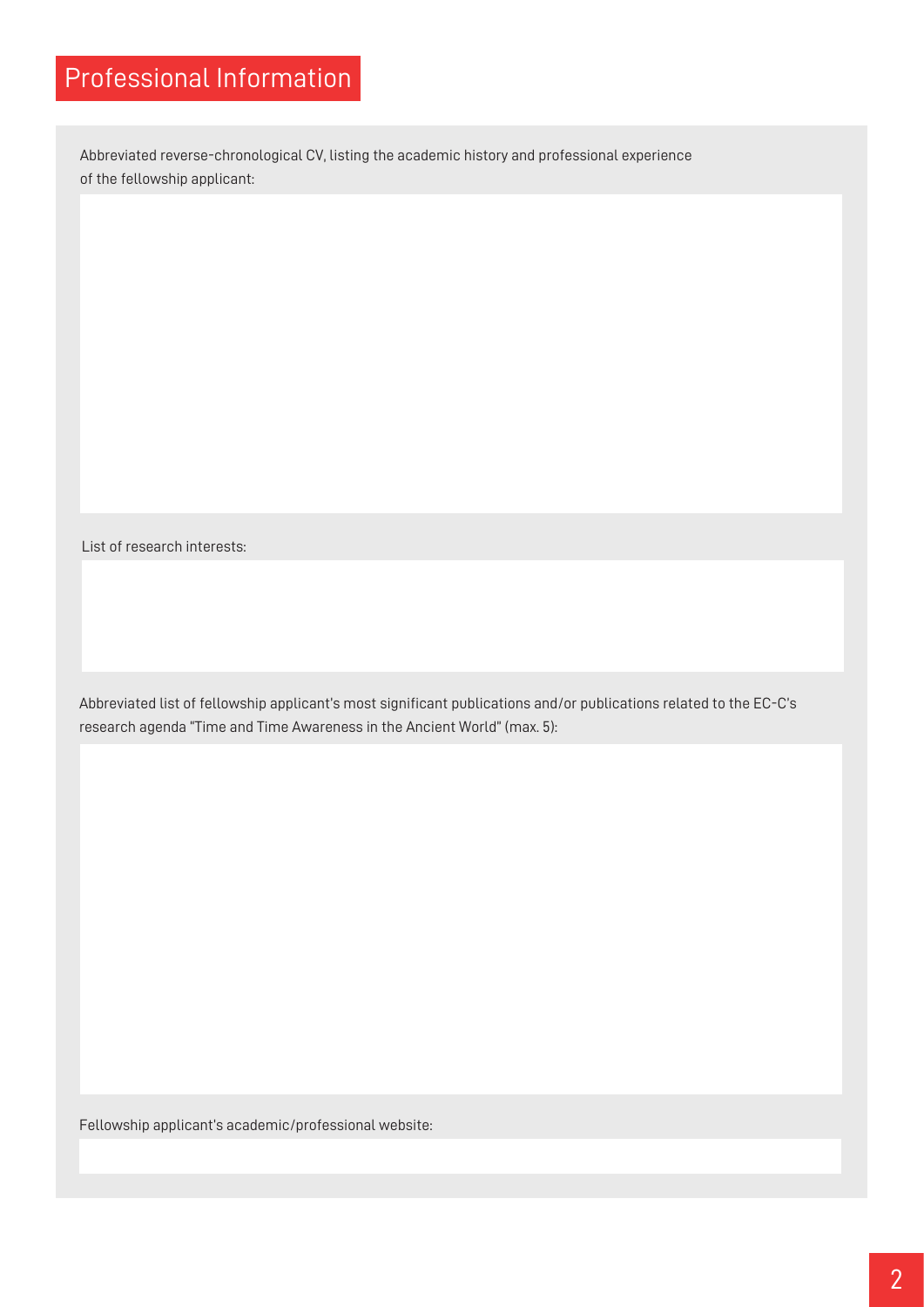## Project Information

Desired time frame of fellowship within 2023 (max. 12 months; please indicate if the fellowship would extend into 2024):

Short project description which clearly states the relevance to the EC-C's research agenda and annual topic "Synchronization and Synchronicity" (max. 500 words):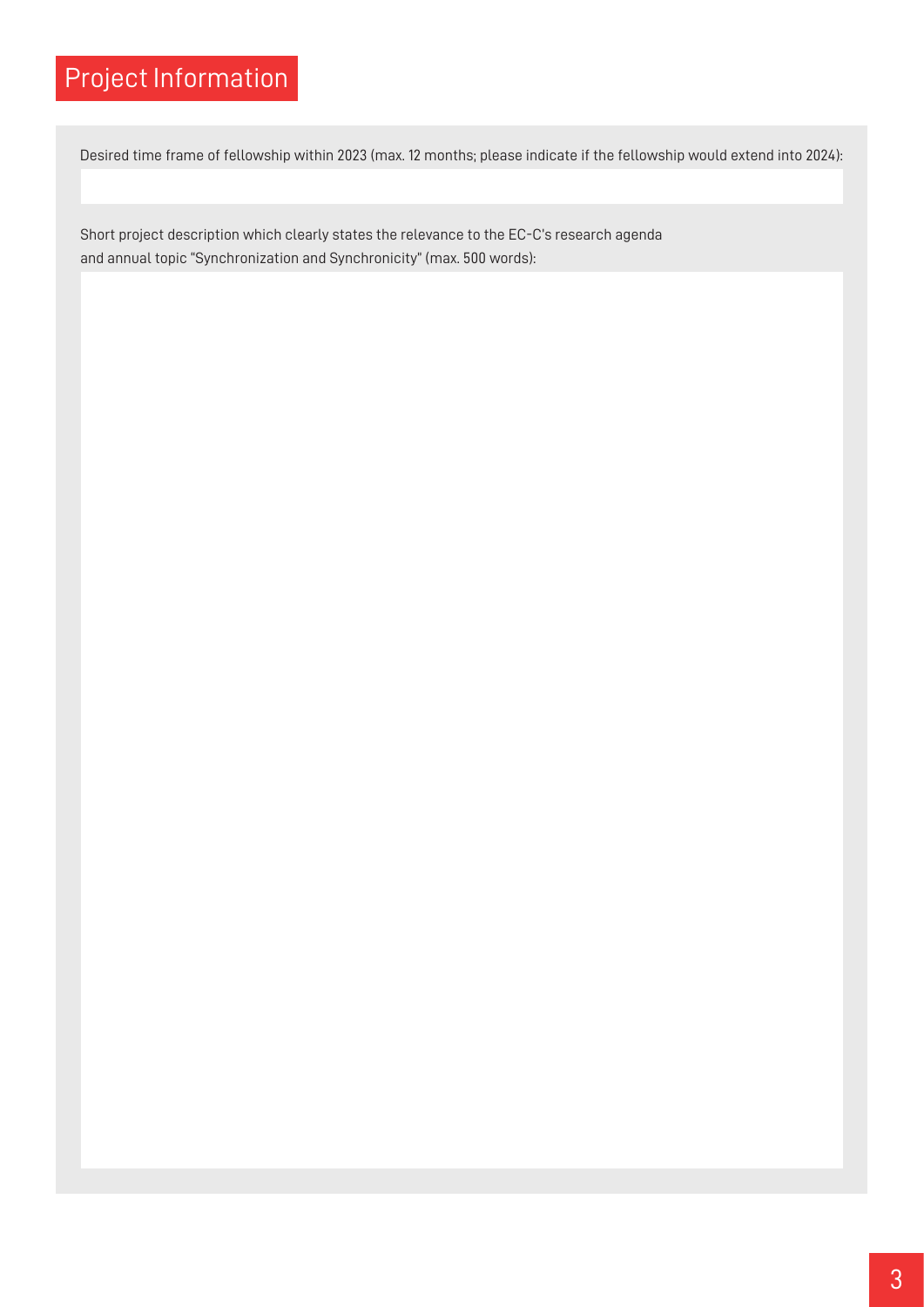### Project Information continued

Fellowship applicants should demonstrate that their projects are laid out for the time of the fellowship and that they will be able to show some (preliminary) results from their research conducted during their time at the EC-C. Please describe the planned result outcomes of the project, whether the time frame of the fellowship is realistic to obtain these results, and how the results would be relevant to the EC-C research agenda and annual theme "Synchronization and Synchronicity" (max. 300 words):

Amount requested *(The standard fellowship stipend is 3,500.00 Euro/month. If your projected expenses deviate from this number, please state the requested amount in Euros and your reasoning):*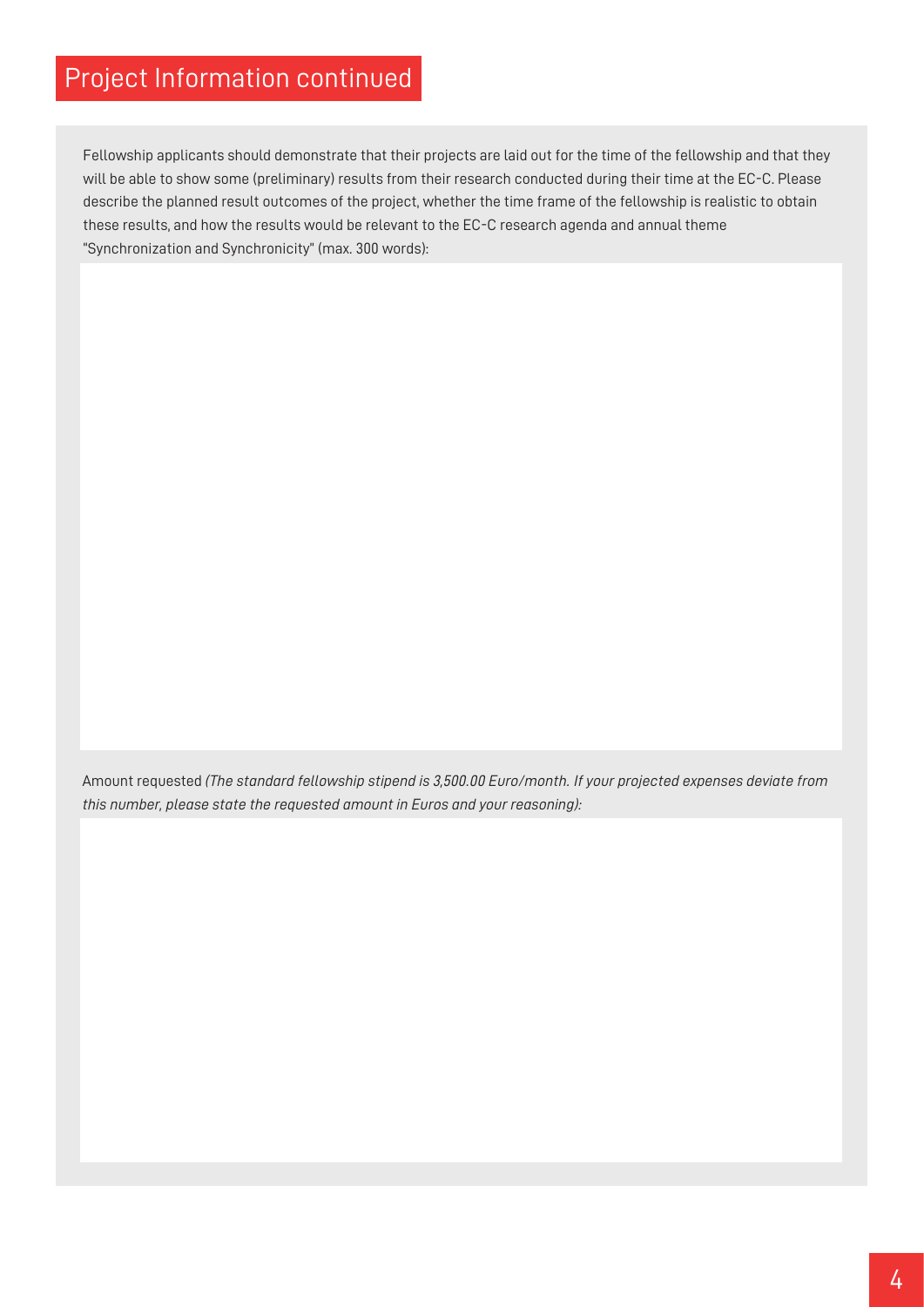## Tandem Partner\*

*\*Please refer to point 3 in the Fellowship Regulations and Guidelines (page 7) for details.*

Name of tandem partner in Berlin:

Institution and contact information of tandem partner:

The tandem partner already been contacted:

Yes No

Short description of planned partnership between fellowship applicant and tandem partner (max. 300 words):

#### END OF APPLICATION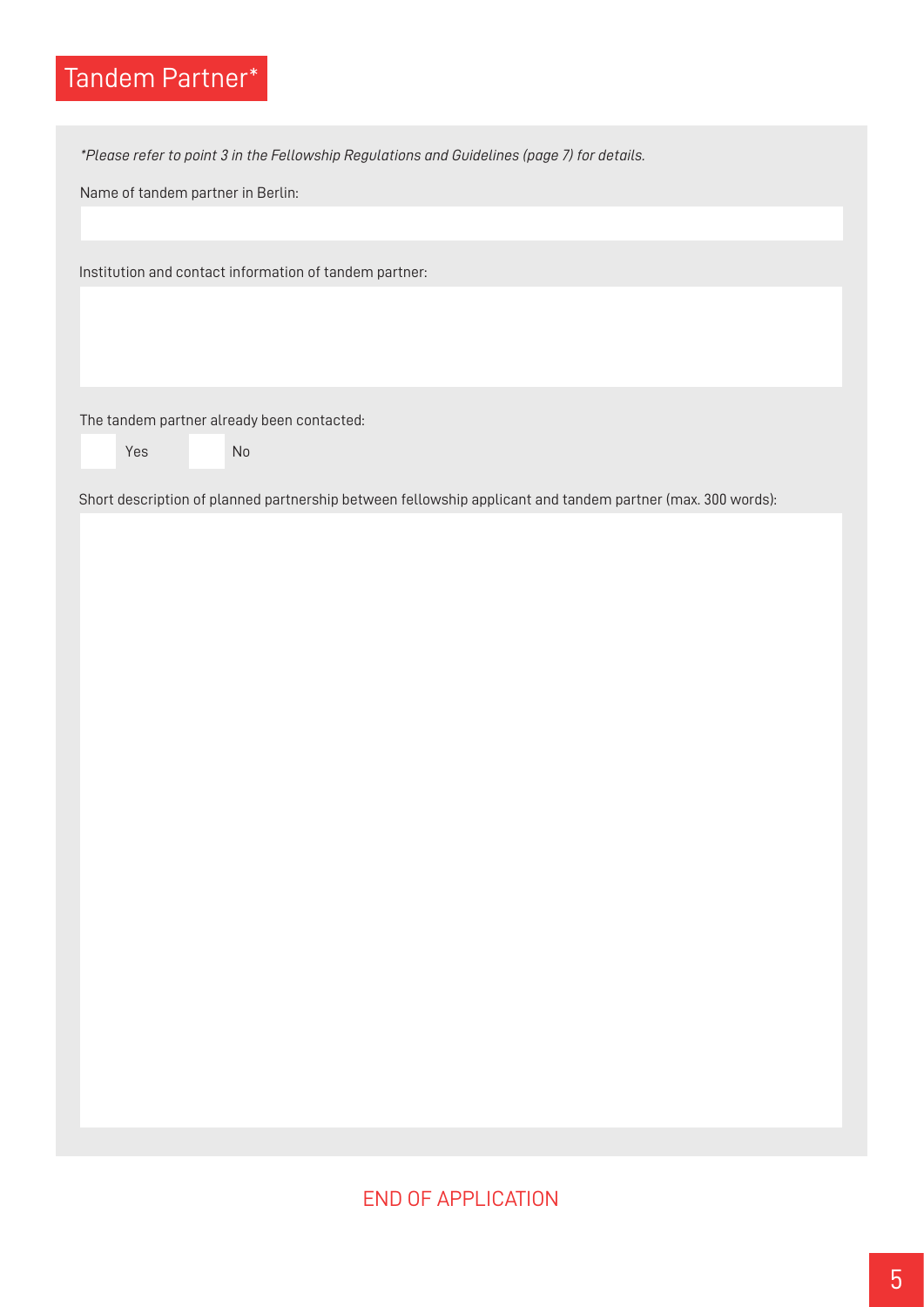#### NOT TO BE FILLED OUT BY APPLICANT

## Internal Assessment

Evaluation by the EC-C Executive and Advisory Boards: